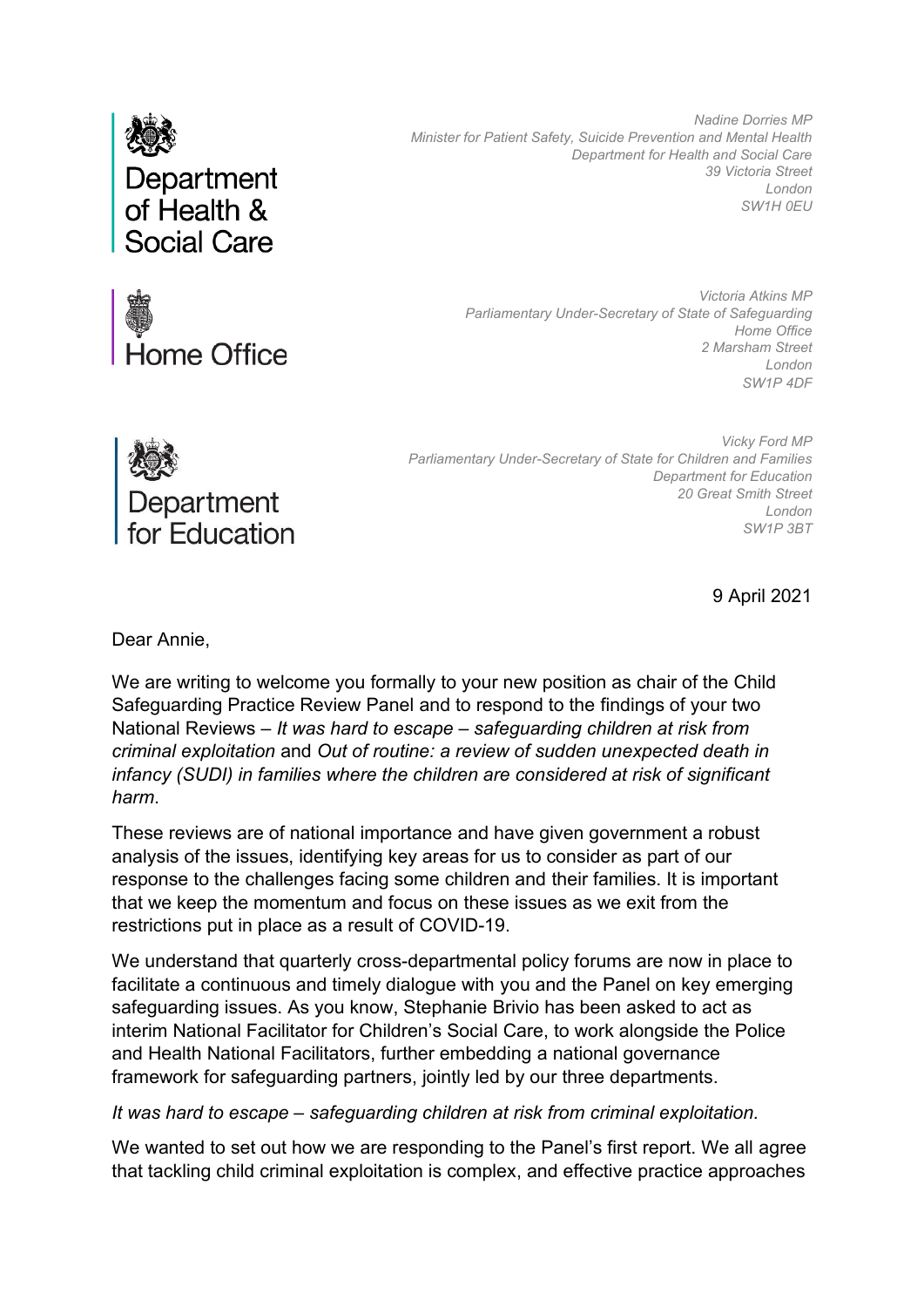where practitioners have the knowledge and skills to work with these young people and their families to secure improved outcomes, are critical. We are keen to ensure consistent, high quality identification of children and young people who are vulnerable to exploitation and that identification needs to be a collaborative effort amongst those who work with and alongside families – social workers, teachers, police, health workers, youth workers and community groups.

We are mindful that there are a number of government-funded initiatives underway which focus on improving practice with this cohort of young people and we are committed to review and build on what we know and what is happening in practice. We are investing in the Trusted Relationships Fund, which is testing innovative approaches to tackle vulnerability and exploitation; 'Pathfinder' local authorities, which seeks to develop and promote good practice in the youth justice space; and the Tackling Child Exploitation Support Programme, which aims to support local areas in developing a strategic response to extra-familial harm and build evidence of effectiveness through an online community of practice. The Department for Education and the Home Office have also commissioned Liverpool John Moores University to conduct deep dives in a number of local areas to test the effectiveness of the new multi-agency safeguarding partnerships in working with young people at risk of serious violence and criminal exploitation, which will report later this year.

Over the coming months we will take time to evaluate the impact of these initiatives. We know that officials are keen to keep you updated on emerging findings, and we are reassured to know that both formal policy discussions and informal updates are planned. These interactions will allow a helpful flow of information and the benefit of your ongoing input and expertise.

In order to have targeted interventions that effectively engage young people and offer a framework for excellent practice to guide our frontline practitioners, we will continue to review the evidence, including from your review. We will then respond in detail to your recommendation on trialling a national practice framework, including proposed next steps, by Autumn 2021.

We are particularly concerned about the risk of serious violence as national restrictions begin to ease and children and young people return to school. On 22 February, we wrote jointly to safeguarding partners in 30 local areas, asking them to ensure they have in place robust and concerted plans to reduce the likelihood of additional victims from serious violence. We were pleased you were able to join the Learning from Excellence event on 17 March, where we heard from senior safeguarding partners and professionals across the sector about the challenges, but vital importance, of multi-agency working in keeping our young people safe from exploitation and harm. We are determined to build on the good practice and compelling evidence provided by the young person who had experienced serious violence, about what will really make a difference and look forward to your continuing expert input into this work.

We recognise the importance of making progress on ensuring that the statutory framework is responding to the specific challenges faced by children and young people from abuse and exploitation from outside of their families. We agree that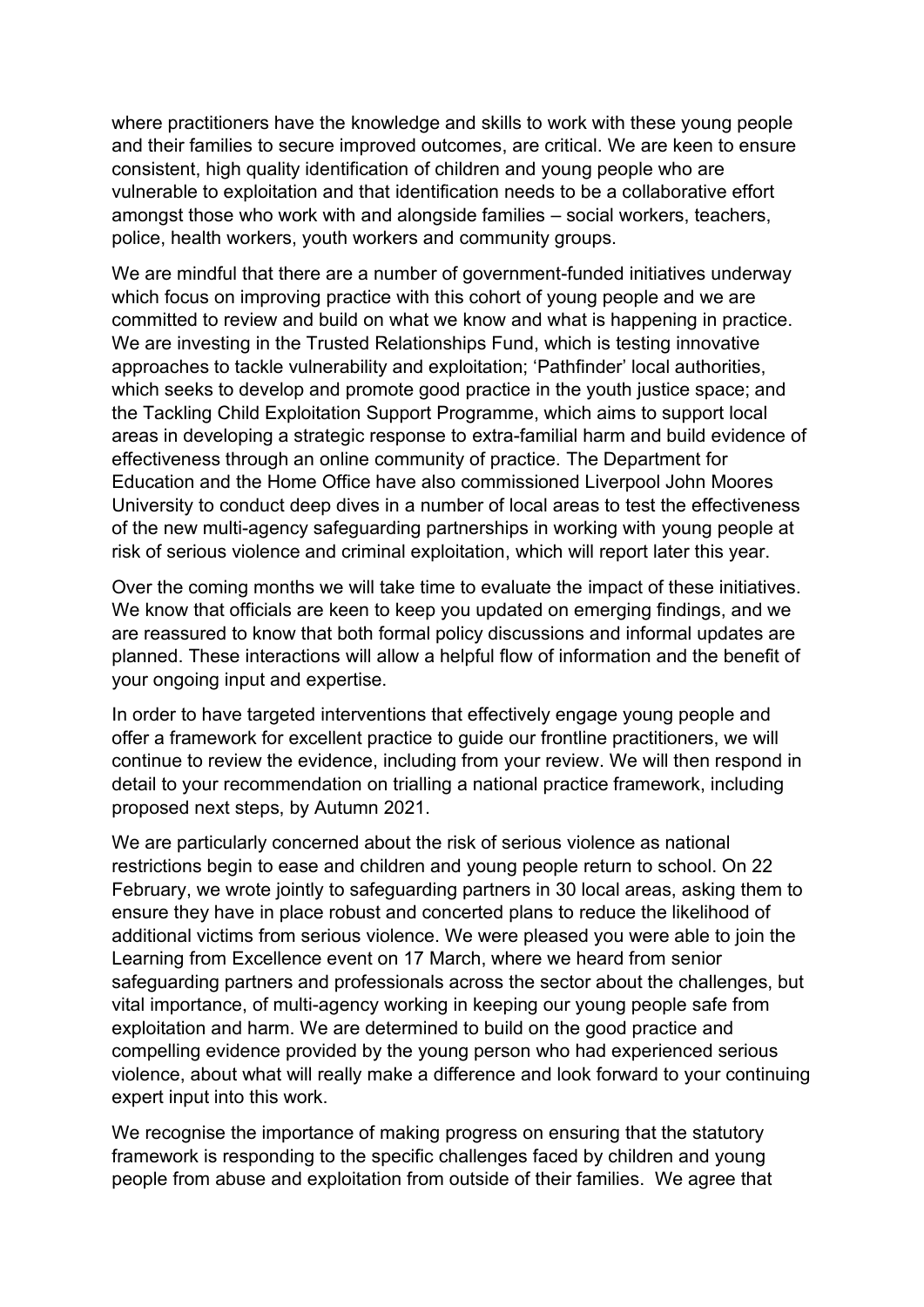there is scope to review *Working Together to Safeguard Children 2018*, to ensure that it takes account of the specific conditions that will enable practitioners to work more effectively with young people facing harm through exploitation. The immediate impact of the pandemic and the capacity of local safeguarding partners to engage in a meaningful consultation will be a factor in progressing this, alongside considering the scope and timeframe of the Care Review.

Protection afforded to child victims by the legal framework of the National Referral Mechanism is imperative and we welcomed your findings on improving this system. We are funding 10 local areas across the UK to test whether making decisions within existing safeguarding structures, where a child is a victim of modern slavery, is a better model for identification of victims. This 12-month pilot is a vital part of the National Referral Mechanism Transformation Programme which aims to ensure victims have their cases settled promptly and receive tailored support to rebuild their lives. We are also progressing the roll out of the Independent Child Trafficking Guardians scheme, which provides specialist additional support for this cohort.

We also agree that robust data collection and sharing makes a real difference in identifying and protecting young people from criminal exploitation. We have taken steps to improve data capture and sharing. From April 2021, social workers will be able to record 'child criminal exploitation' as a factor when assessing whether young people are in need of help and support. National data will be published annually as part of the Children in Need Census providing better evidence about prevalence.

## *Out of routine: a review of sudden unexpected death in infancy (SUDI) in families where the children are considered at risk of significant harm.*

Turning to the Panel's second report, we welcome the focus on this important issue. We have included oversight of implementation of the panel's recommendations to the SUDI review under the terms of reference of the cross-government work we have established on vulnerable infants. DHSC will lead on monitoring implementation of the recommendations and officials are regularly engaging with the panel on their work.

In support of the report's recommendation on datasets, we have brought together data teams from DHSC, NHS England and Improvement (NHSEI) and DfE to review how the Child Mortality Database and DfE serious incident notifications can be better aligned.

Public Health England are incorporating learning from the review into the refresh of the Healthy Child Programme. Members of the Panel have assisted Public Health England by contributing to an update of the early years high impact area on improving health literacy, managing minor illnesses and reducing accidents. This is due to be published shortly. We continue to work with Public Health England and NHSEI on communications to promote safe sleeping. This includes communications before Christmas to highlight seasonal risks and further communications planned for later this year, including a focus on young fathers.

We have also highlighted our concerns about infant injury and death in communications to multi-agency safeguarding partners. We intend to consider how